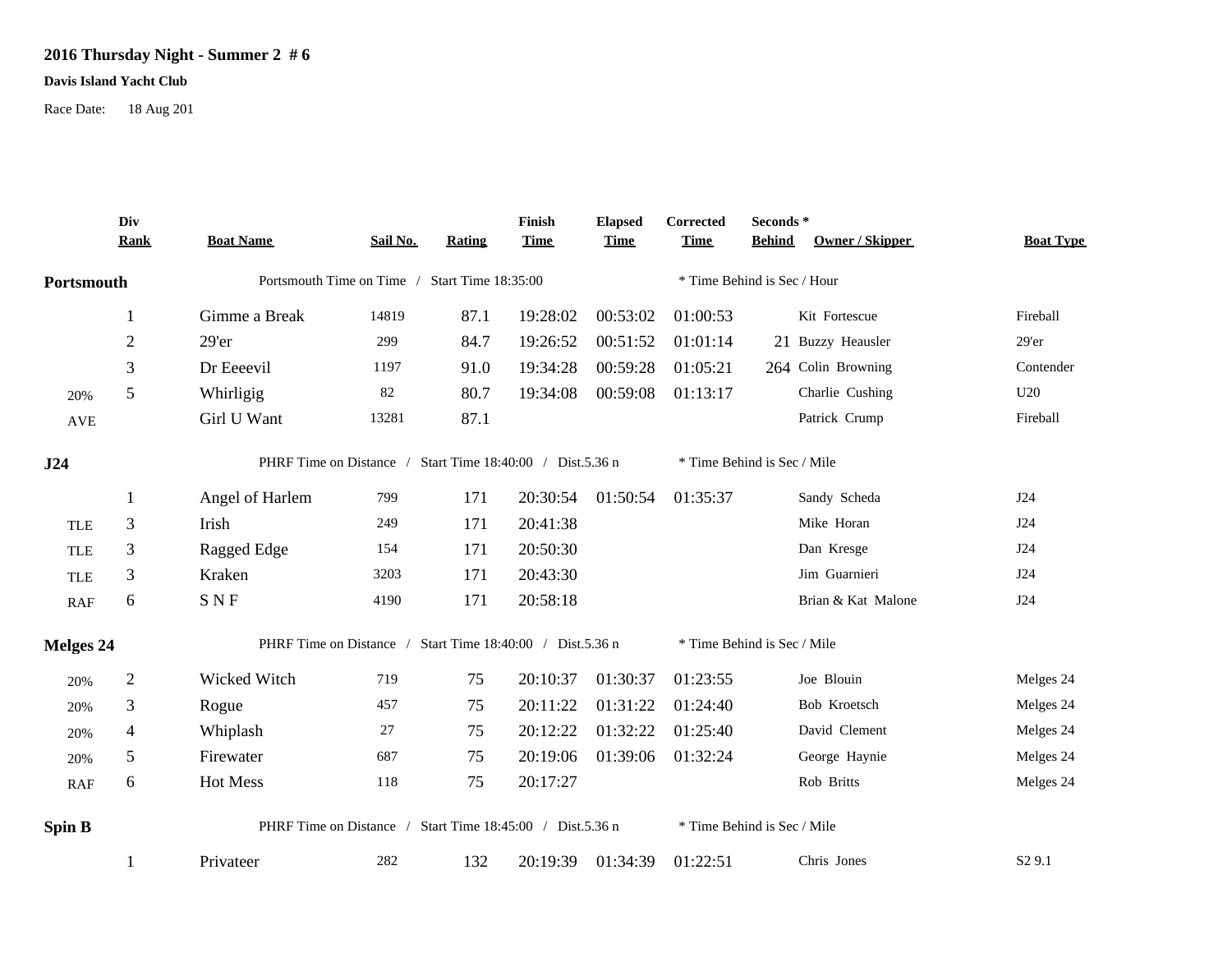|                   | $\overline{2}$ | Junior                                                    | 41186  | 123 | 20:28:54 | 01:43:54 | 01:32:55 | 113 Frank Selph Jr          | J27                |  |
|-------------------|----------------|-----------------------------------------------------------|--------|-----|----------|----------|----------|-----------------------------|--------------------|--|
|                   | 3              | Meltemi                                                   | 40787  | 132 | 20:29:47 | 01:44:47 | 01:32:59 | 113 Alex Korakis            | S <sub>2</sub> 9.1 |  |
|                   | 4              | Mal De Mer                                                | 747    | 156 | 20:37:35 | 01:52:35 | 01:38:39 | 177 Richard Karran          | Wavelength 24      |  |
|                   | 5              | Ruckus                                                    | 126    | 129 | 20:37:06 | 01:52:06 | 01:40:35 | 199 Tom DiGiacomo           | $SR-25$            |  |
|                   | 6              | Fully Involved                                            | 97925  | 135 | 20:39:33 | 01:54:33 | 01:42:29 | 220 Steve Vincent           | $B-25$             |  |
| <b>TLE</b>        | 8              | Volcano                                                   | 7170   | 111 | 20:49:12 |          |          | Don Rychel                  | Tripp 26           |  |
| TLE               | $8\,$          | Dr Bligh                                                  | $30\,$ | 132 | 20:58:00 |          |          | Michael Maher               | S <sub>2</sub> 9.1 |  |
| Spin A            |                | PHRF Time on Distance / Start Time 18:50:00 / Dist.5.36 n |        |     |          |          |          | * Time Behind is Sec / Mile |                    |  |
|                   | $\mathbf{1}$   | No Limit                                                  | 39526  | 42  | 20:15:46 | 01:25:46 | 01:22:01 | Burns/ Zonnenberg           | Farr 395           |  |
|                   | $\overline{2}$ | Mad Cow 2                                                 | 46453  | 57  | 20:24:59 | 01:34:59 | 01:29:53 | 88 Ed Ruark/ Dave German    | $B-32$             |  |
|                   | 3              | Rocket                                                    | 48     | 72  | 20:28:19 | 01:38:19 | 01:31:53 | 110 Grimsdale/ Nelson       | J35                |  |
|                   | 4              | Fire & Ice                                                | 83198  | 81  | 20:44:13 | 01:54:13 | 01:46:59 | 279 George Cussins          | J105               |  |
| 20%               | 6              | Tampa Girl                                                | 83242  | 54  | 20:50:36 | 02:00:36 | 01:55:47 | <b>Bill Terry</b>           | J120               |  |
| <b>TLE</b>        | $\tau$         | Hot Water                                                 | 42696  | 72  | 20:50:17 |          |          | Jose Suarezhoyos            | <b>J35</b>         |  |
| TLE               | $\tau$         | Wired                                                     | 39511  | 42  | 20:50:19 |          |          | Brocks/ Achilles            | Farr 395           |  |
|                   |                |                                                           |        |     |          |          |          |                             |                    |  |
| Non Spin A        |                | PHRF Time on Distance / Start Time 18:55:00 / Dist.4.68 n |        |     |          |          |          | * Time Behind is Sec / Mile |                    |  |
|                   | 1              | Long Gone                                                 | 10225  | 161 | 19:49:09 | 00:54:09 | 00:41:36 | Phil Walller                | Morgan 42          |  |
| 20%               | 4              | W T Flyer                                                 | 97     | 153 | 19:51:25 | 00:56:25 | 00:44:29 | Ullman/ Bostick             | Pearson 30         |  |
|                   | 3              | Impulse                                                   | 10863  | 192 | 19:55:08 | 01:00:08 | 00:45:09 | 46 Bob Abberger             | Bristol 40         |  |
|                   | 4              | <b>Boat</b>                                               | 57     | 180 | 19:55:23 | 01:00:23 | 00:46:21 | 61 Larry Willis             | Wavelength         |  |
|                   | 5              | <b>Emotional Rescue</b>                                   | 22268  | 176 | 19:55:59 | 01:00:59 | 00:47:15 | 72 Dave Coffee              | C & C 36           |  |
|                   | 6              | <b>Blue Heron</b>                                         | 50     | 146 | 19:56:32 | 01:01:32 | 00:50:09 | 110 Russ Hoadley            | Catalina 380       |  |
|                   | 7              | Reflection                                                | 244    | 180 | 20:01:34 | 01:06:34 | 00:52:32 | 140 Jim Mallory             | C & C 36           |  |
|                   | 8              | Vendeval the Pearl                                        | 005    | 164 | 20:03:46 | 01:08:46 | 00:55:58 | 184 Lee Burstiner           | Dufour 39          |  |
| <b>DNF</b>        | 10             | Rock On                                                   | 335    | 190 |          |          |          | Toro/ Figley                | Catalina 36        |  |
| <b>Non Spin B</b> |                | PHRF Time on Distance / Start Time 18:55:00 / Dist.4.68 n |        |     |          |          |          | * Time Behind is Sec / Mile |                    |  |
|                   | $\mathbf{1}$   | Mazel                                                     | 124    | 232 | 19:58:43 | 01:03:43 | 00:45:37 | Jason Baruch                | Morgan 28          |  |
|                   | $\overline{2}$ | Volant II                                                 | 99     | 202 | 20:01:41 | 01:06:41 | 00:50:56 | 68 John Gifford             | J22                |  |